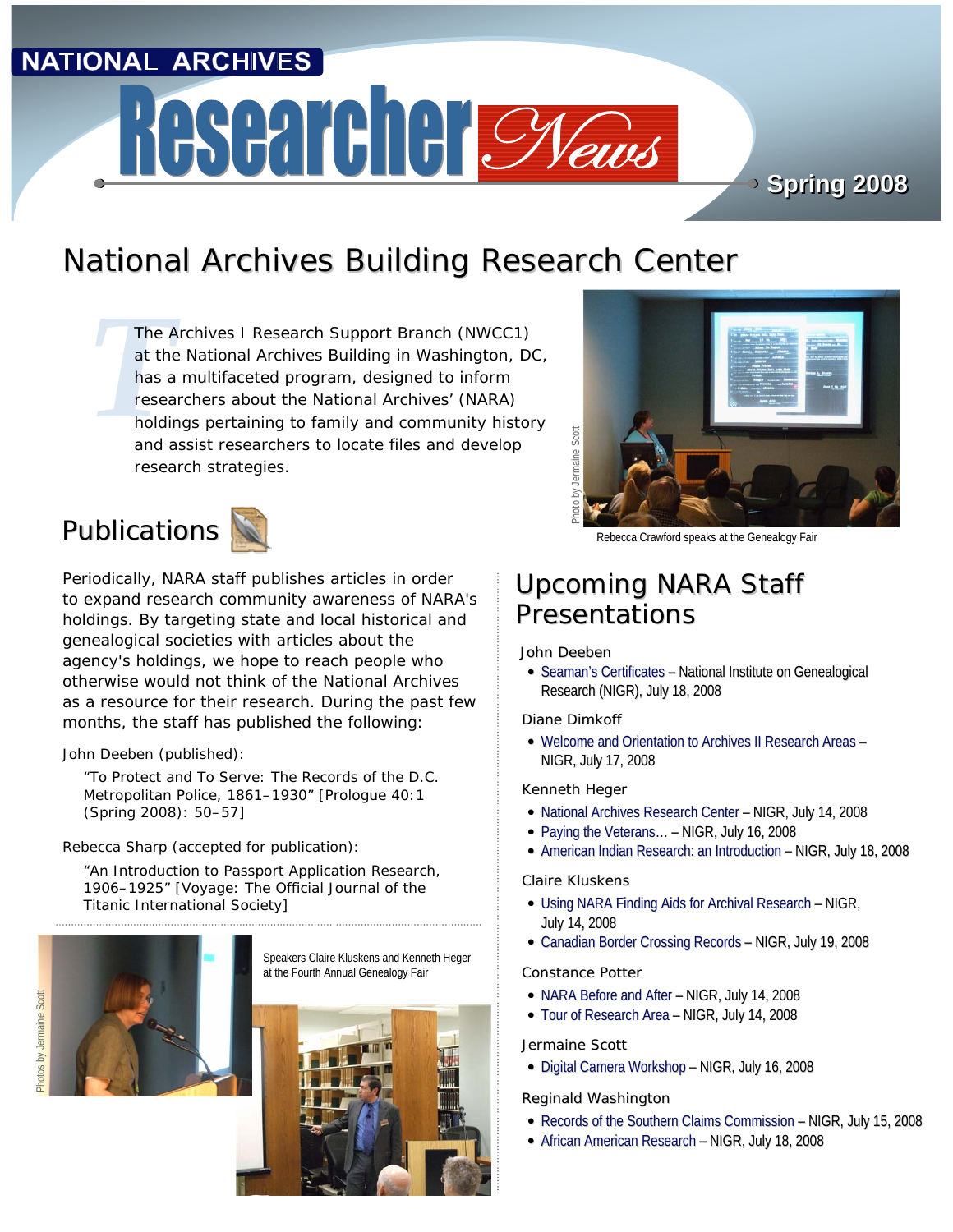# **New Microfilm Publications**

Staff members continue to process accessioned microfilm that documents arrivals into the United States, turning this film into National Archives microfilm publications. During the last quarter, Claire Prechtel-Kluskens completed the following

A3461, *Supplemental Manifests of Alien Passengers and Crew Members Who Arrived on Vessels at New York, New York, 1887–1952, Who Were Inspected for Admission, 1915– 1952, and Related Index* (21 rolls). 35 mm. RG 85.



- A3462, *Manifests of Alien Arrivals at Porthill, Idaho, 1923– 1952* (2 rolls). 16 mm. RG 85. Contains over 13,000 arrivals.
- A3469, *Nonpopulation Census Schedules for New Jersey, 1880: Supplemental Schedules of Defective, Dependent, and Delinquent Classes* (5 rolls). 35mm. RG 29.
- National Archives microfilm publications:<br>A3470, *Chinese Passenger and Crew Lists of Vessels Arriving at San Diego, California, October 1905–July 1923* (1 roll). 35mm. RG 85.
	- A3471, *Passenger Lists of Vessels Arriving at San Diego, California, 1904–1952* (15 rolls). 35 mm. RG 85.

### **Additional Microfilm Publications Online Additional Microfilm Publications Online**

**X footnote** footnote.com has placed the following microfilm publications on their web site:

| <b>Publication Number</b> | <b>Title</b>                                                                                                     |
|---------------------------|------------------------------------------------------------------------------------------------------------------|
| NARA C72                  | Navy JAG Case Files of Pacific Area War Crimes Trials, 1944-1949                                                 |
| NARA C73                  | Army JAG Case Files of Pacific Area War Crimes Trials, 1944–1949 (Including                                      |
|                           | Iwanami Case)                                                                                                    |
| <b>NARA M0040</b>         | Domestic Letters of the Department of State, 1784-1906                                                           |
| <b>NARA M0061</b>         | Foreign Letters of the Continental Congress and Department of State, 1785-1790                                   |
| NARA M0246                | Revolutionary War Rolls, 1775-1783                                                                               |
| NARA M0247                | Papers of the Continental Congress                                                                               |
| NARA M0266                | Compiled Service Records of Confederate Soldiers Who Served in Organizations<br>from the State of Georgia        |
| NARA M0270                | Compiled Service Records of Confederate Soldiers Who Served in Organizations<br>from the State of North Carolina |
| NARA M0311                | Compiled Service Records of Confederate Soldiers Who Served in Organizations<br>from the State of Alabama        |
| <b>NARA M0323</b>         | Compiled Service Records of Confederate Soldiers Who Served in Organizations<br>from the State of Texas          |
| NARA M0324                | Compiled Service Records of Confederate Soldiers Who Served in Organizations<br>from the State of Virginia       |
| <b>NARA M0332</b>         | Miscellaneous Papers of the Continental Congress                                                                 |
| <b>NARA M0346</b>         | Confederate Papers Relating to Citizens or Business Firms, 1861-65                                               |
| NARA M0570                | Copybooks of George Washington's Correspondence with Secretaries of State,<br>1789-1796                          |
| NARA M0599                | Investigation and Trial Papers Relating to the Assassination of President Lincoln                                |
| <b>NARA M0668</b>         | Ratified Indian Treaties, 1722-1869                                                                              |
| NARA M0804                | Revolutionary War Pension and Bounty-Land Warrant Application Files                                              |
| NARA M0835                | Select List of Photographs of Harry S. Truman, 1885-1953                                                         |
| <b>NARA M0865</b>         | Selected Photographs of Franklin D. Roosevelt, 1913-1945                                                         |
| NARA M0866                | Records from the Constitutional Convention of 1787                                                               |
| NARA M0867                | Selected Photographs of Calvin Coolidge, 1917-1943                                                               |
| NARA M0868                | Selected Photographs of Dwight D. Eisenhower, 1943-1961                                                          |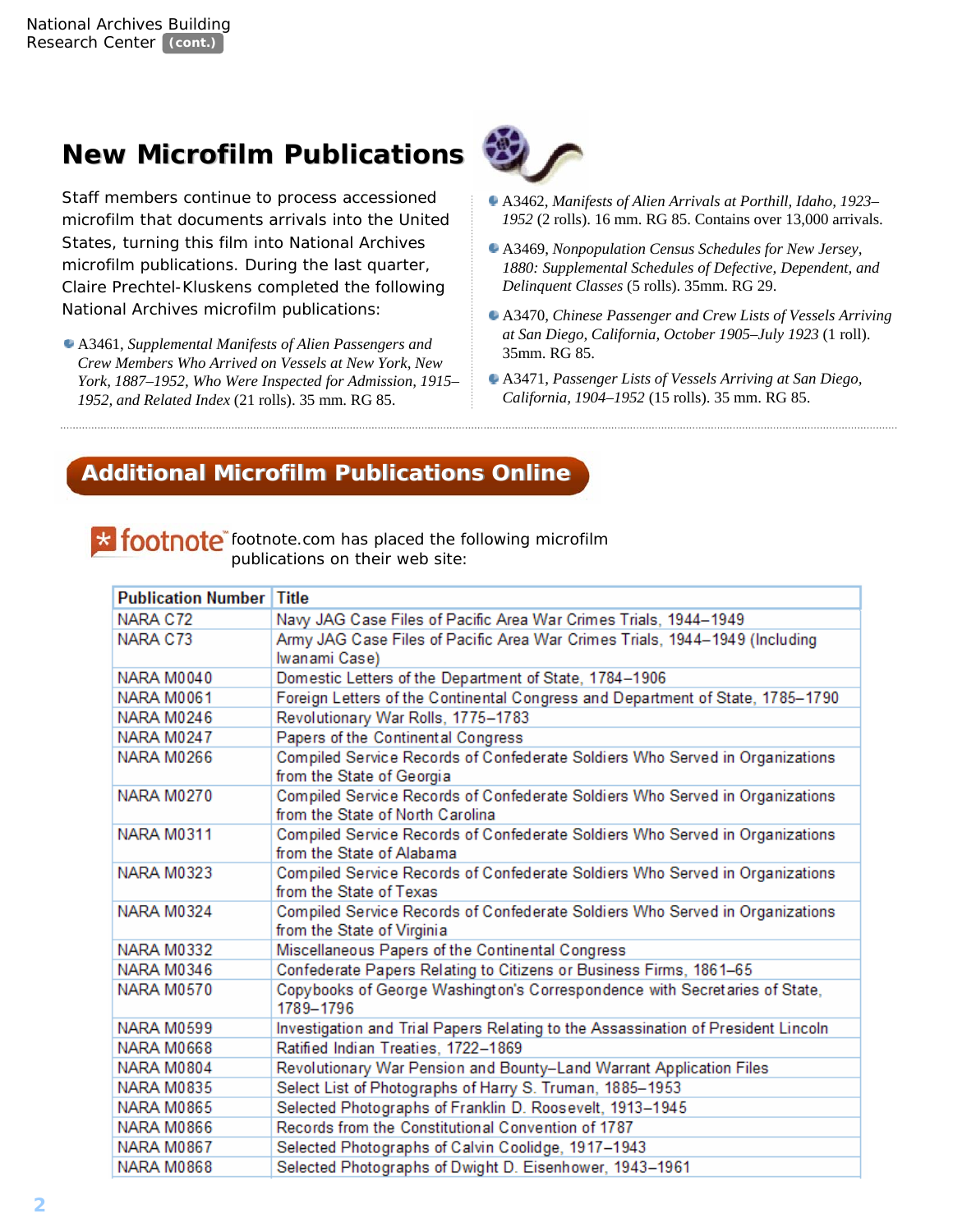

footnote.com has placed the following microfilm publications on their web site:

| <b>Publication Number</b> | Title                                                                                                                                                     |
|---------------------------|-----------------------------------------------------------------------------------------------------------------------------------------------------------|
| <b>NARA M0881</b>         | Compiled Service Records of Soldiers Who Served in the American Army During<br>the Revolutionary War                                                      |
| <b>NARA M0923</b>         | Records of the American Section of the Supreme War Council, 1917-19                                                                                       |
| NARA M0924                | Historical Files of the U.S. Expeditionary Force, North Russia, 1918-19                                                                                   |
| NARA M0928                | Prize and Related Records for the War of 1812 of the U.S. District Court for the<br>Southern District of New York, 1812-16                                |
| <b>NARA M0930</b>         | Cablegrams Exchanged Between General Headquarters, American Expeditionary<br>Forces, and the War Department, 1917-19                                      |
| <b>NARA M0990</b>         | Gorrell's History of the American Expeditionary Forces Air Service, 1917-1919                                                                             |
| NARA M0995                | Papers and Minutes of Meetings of Principal World War II Allied Military<br>Conferences, 1941-1945                                                        |
| <b>NARA M1003</b>         | Case Files of Applications from Former Confederates for Presidential Pardons<br>("Amnesty Papers"), 1865-67                                               |
| <b>NARA M1085</b>         | Investigative Case Files of the Bureau of Investigation 1908-1922                                                                                         |
| <b>NARA M1148</b>         | General Photographs of the Fine Arts Commission (Series G), CA. 1650-1950                                                                                 |
| <b>NARA M1164</b>         | Index to the Naturalization Petitions of the United States District Court for the<br>Eastern District of New York, 1865-1957                              |
| <b>NARA M1164</b>         | Index to the Naturalization Petitions of the United States District Court for the<br>Eastern District of New York, 1906-Nov 1925                          |
| <b>NARA M1164</b>         | Index to the Naturalization Petitions of the United States District Court for the<br>Eastern District of New York, Jul 1865-Sep 1906                      |
| <b>NARA M1168</b>         | Indexes to Naturalization Petitions to the U.S. Circuit and District Courts for<br>Maryland, 1797-1951                                                    |
| <b>NARA M1279</b>         | Case Files of Approved Pension Applications of Widows and Other Dependents of<br>Civil War and Later Navy Veterans (Navy Widows' Certificates), 1861-1910 |
| <b>NARA M1360</b>         | Admiralty Final Record Books of the U.S. District Court for the Southern District of<br>Florida (Key West), 1829-1911                                     |
| <b>NARA M1368</b>         | Petitions and Records of Naturalizations of the U.S. District and Circuit Courts of the<br>District of Massachusetts, 1906-1929                           |
| <b>NARA M1380</b>         | Missing Air Crew Reports (MACRs) of the U.S. Army Air Forces, 1941-1948                                                                                   |
| <b>NARA M1401</b>         | Territorial Case Files of the U.S. District Courts of Utah 1870-1896                                                                                      |
| <b>NARA M1407</b>         | Southern Claims Commission                                                                                                                                |
| <b>NARA M1442</b>         | Records of the Department of State Relating to Internal Affairs of France, 1930-<br>1939                                                                  |
| <b>NARA M1469</b>         | Case Files of Approved Pension Applications of Civil War and Later Navy Veterans<br>(Navy Survivors' Certificates), 1861-1910                             |
| <b>NARA M1518</b>         | Ratified Amendments XI-XXVII of the U.S. Constitution                                                                                                     |
| <b>NARA M1522</b>         | Naturalization Petitions for the Eastern District of Pennsylvania, 1795-1930                                                                              |
| <b>NARA M1524</b>         | Naturalization Petitions for the Southern District Of California, 1887-1940                                                                               |
| NARA M1526                | Naturalization Index Cards from the Superior Court of San Diego, CA, 1868-1958                                                                            |
| <b>NARA M1537</b>         | Naturalization Petitions of the U.S. District Court, 1820-1930, and Circuit Court,<br>1820-1911, for the Western District of Pennsylvania                 |
| <b>NARA M1545</b>         | Index to Petitions and Records of Naturalizations of the U.S. and District Courts for<br>the District of Massachusetts, 1907-1966                         |
| NARA M162                 | The Revolutionary War Prize Cases: Records of the Court of Appeal in Cases of<br>Capture, 1776-1787                                                       |
| <b>NARA M1626</b>         | Naturalization Petitions of the U.S. Circuit and District Courts for the Middle District<br>of Pennsylvania, 1906-1930                                    |
| <b>NARA M1640</b>         | Naturalization Petitions of the U.S. District Court for the District of Maryland, 1906-<br>1930                                                           |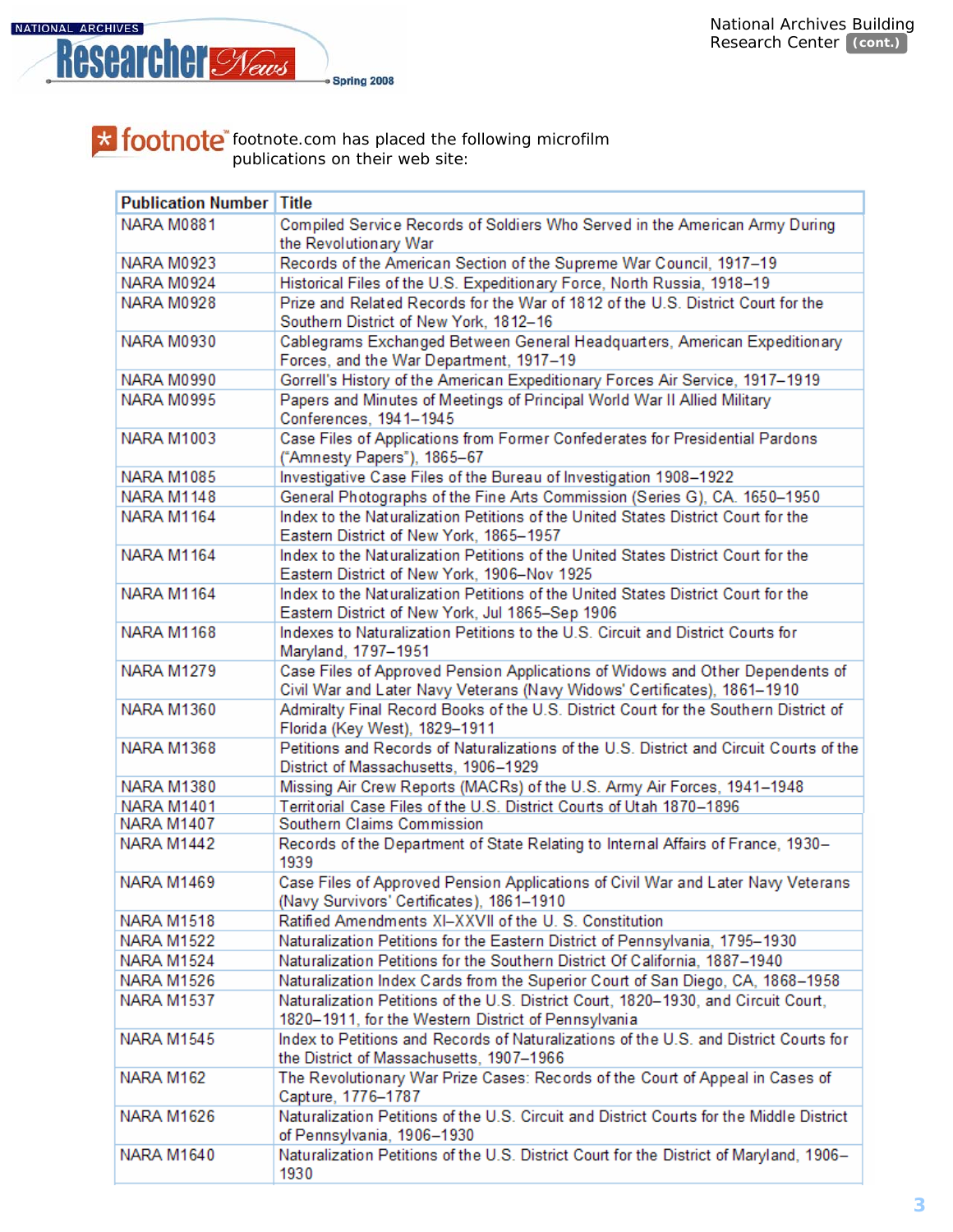

### **Newly Issued Newly Issued Reference Reference Reports**

*(Available at Archives I Only)* 

Staff members produce many one-page reference reports, directing researchers to NARA microfilm publications, textual records, NARA's web site, and printed government documents pertaining to numerous research topics. The reports are extremely useful for first-time researchers as a method of explaining the types of records that are available for research, as well as for suggesting a research path that can be tailored to the individual's need. Reports fall into several general categories, including Native Americans, African Americans, Asian Americans, residents of the District of Columbia, Military Service, Citizenship, Hispanics,

Immigration, and Civilian Federal Employees. Each category is color-coded for ease of reference.

The following reports were completed during the last quarter:

#### **Military (green paper) (green paper)**

- Carded Medical Records for Volunteer Soldiers and Regular Army and Naval Personnel, 1821–1912
- Textual and Microfilmed Records of Troop Movements and Activities of Volunteer Units in the U.S. Army, 1775–1902

#### **Citizenship (pink paper)**

- Passport Applications, 1795-1925 (Revised)
- How to Order Copies of Passport Applications

# **New Database**

The Research Support Branch (NWCC1) announces the arrival of a new database, *for use in the Microfilm Research Room.* 

The **Building Permits database** consists of records of permits issued in Washington, DC. Data was collected for this database from the reels of microfilmed permits located at the National Archives and Records Administration and the Washingtoniana Division of the DC Public Library. The earliest record of a permit dates from February 17, 1877, although permits were issued by the City beginning in dates from February 17, 1877, although permits were issued by the City beginning in early 1872. All permits issued through September 1949 were microfilmed.



**Please send your ideas to to**  *Nancy.Fortna@nara.gov*. .

Photo by Jermaine Scott



At the Genealogy Fair, volunteer Jim Collins offers assistance on how to begin researching one's family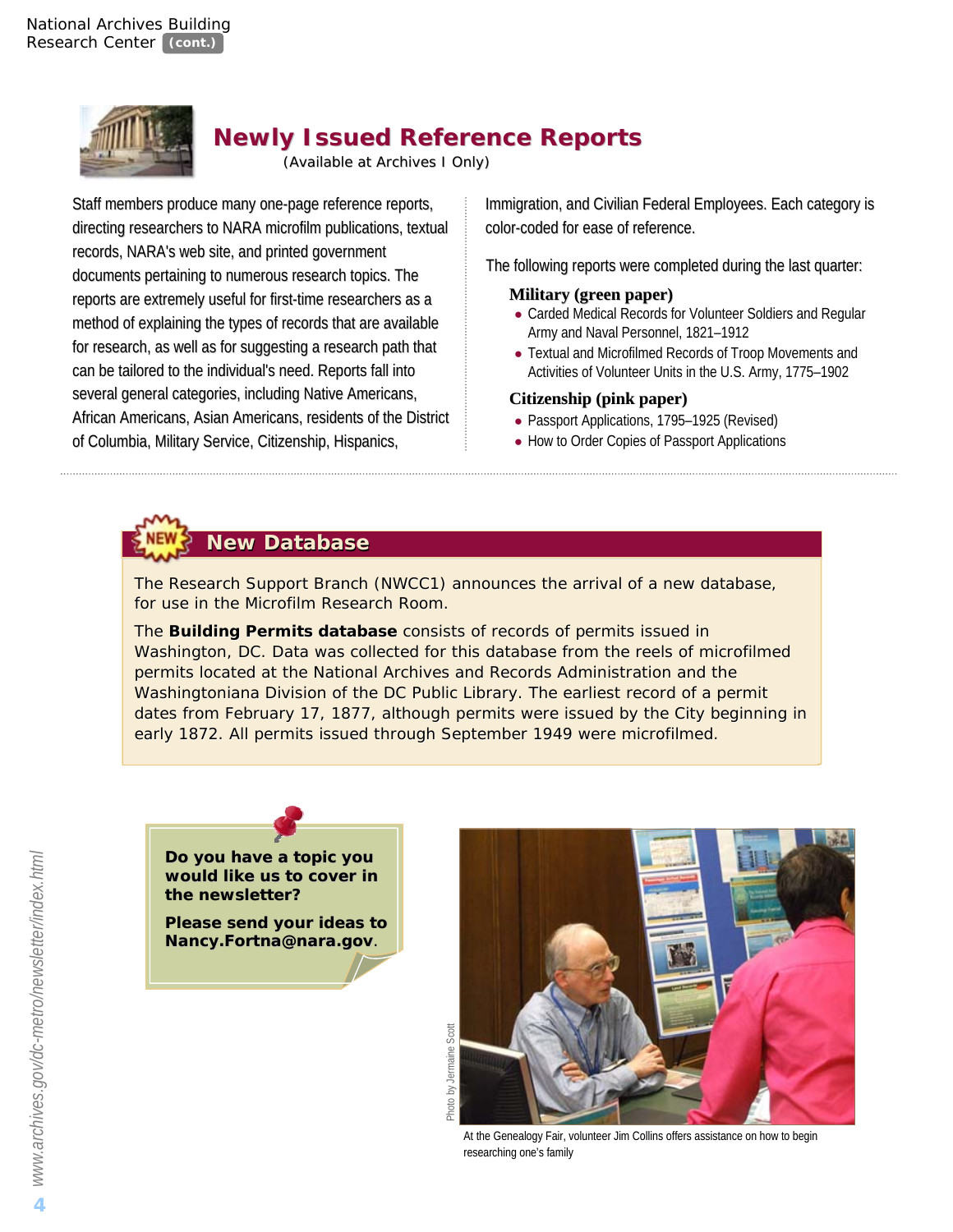

# **WENEW Mailing Address** for Veterans Affairs (VA) Pension FOIA Requests

Have you ever submitted a request for a Civil War or later pension application file with a "C" or "XC" number and had the slip returned telling you the file was in the **custody of the Department of Veterans Affairs (VA)?**

That is because the pension application files in our custody were considered "closed" in about 1929. Because someone drawing a pension based on your soldier's service was still alive, the file remained in the custody of the Department of Veterans Affairs.

We recognize that we should have these files in the National Archives, and we are working with the Department of Veterans Affairs to have them transferred to us.

#### **Currently, to obtain the file, you need to:**

- 1 Write a letter to the VA Freedom of Information Officer.
- 2 State that you are requesting access to the pension file under the Freedom of Information Act.
- **3** Give them the soldier identification information that you have.
- 4 Request a BIRLS (Beneficiary Information and Records Locator System) search for the file and ask that they retrieve it for your use.
- 5 Go to their web site for additional instructions at www.va.gov/foia/.
- 6 The VA requires that a FOIA request be in writing and signed by the requester. The request must reasonably describe the records so that it may be located with a reasonable amount of effort.
- **7** State your willingness to pay applicable fees or provide a justification to support a fee waiver.
- 8 Please include a daytime telephone number in case someone needs to contact you.
- **9** Write Freedom of Information Act Request on the envelope.

**Washington, DC 20420** 

10 Mail your request to the FOIA/Privacy Act Officer, Veterans Benefits Administration. The address is:

#### **FOIA/Privacy Act Officer rivacy Act Officer Veterans Benefits Administration (20M33) Department of Veterans Affairs 810 Vermont Avenue, NW**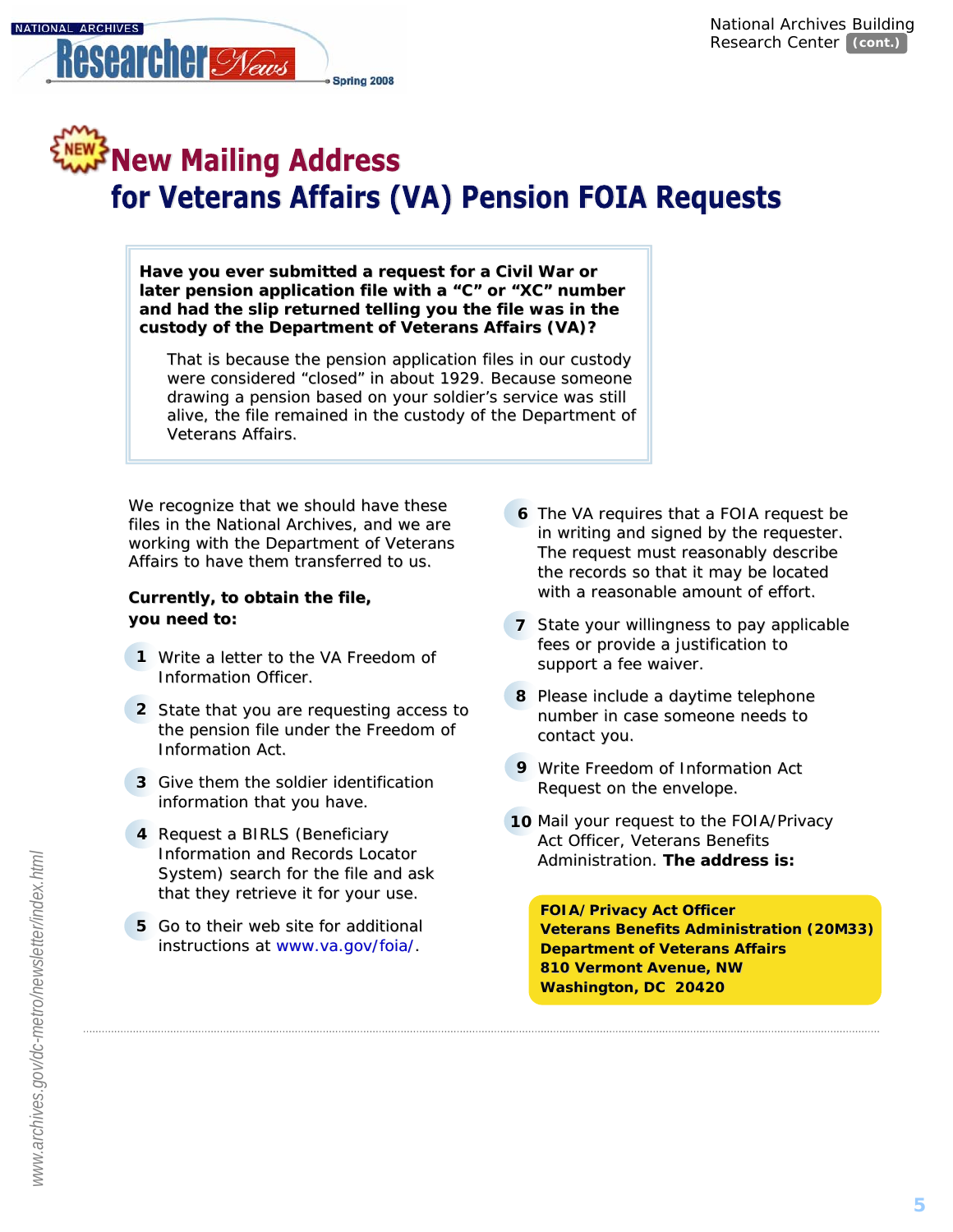# Archival Research Catalog (ARC)

### **New On New Online Catalog Features Coming Soon line Catalog Features Coming Soon**

A new version of the National Archives'<br>Archival Research Catalog (ARC) will be<br>released on the NARA web site this spri<br>The ARC database will undergo a techn<br>ungrade to the coding and hardware. It Archival Research Catalog (ARC) will be released on the NARA web site this spring. The ARC database will undergo a technical upgrade to the coding and hardware. It also will get a **new look** and **enhanced search and display features**.

| Search ARC for | <b>Archival Descriptions</b>              |                                              | Digital Copies People Organizations |                                  | Mew My List (3) Glossary 7 Help |  |
|----------------|-------------------------------------------|----------------------------------------------|-------------------------------------|----------------------------------|---------------------------------|--|
|                |                                           |                                              | <b>Archival Descriptions Search</b> |                                  |                                 |  |
|                | e.o Civil War<br>Limit results to 100 [M] | Highlight Search Terms (on the results page) |                                     | Search<br><b>Advanced Search</b> | <b>Search Tips</b><br>V         |  |
|                |                                           |                                              |                                     |                                  |                                 |  |

### **Streamlined Search Streamlined Search Screen**

ARC's redesigned Basic Search screen emulates familiar search engines like Google and Ask. Basic search offers a keyword search box with options to search all archival descriptions, those with digital copies, or those related to particular people or organizations.

The new advanced search features are more user-friendly. Expanded keyword search options and a title only filter will help researchers reduce the number of irrelevant search results. Collapsible filter options will provide a more streamlined view of search options and reduce scrolling. A new search feature, "Search Within…," allows researchers to conduct a search within a particular Record Group, Collection, Series, or File Unit.

#### **Intuitive Browse Options**

Browsing through search results will be easier with new features such as highlighting search terms and an enhanced hierarchy view. A checkbox option allows the researcher to highlight his or her search terms within summary search results and archival descriptions details pages.

The improved hierarchy view features intuitive graphical icons to illustrate a Record Group or Collection as a file cabinet, a Series as a drawer in that cabinet, a File Unit as a file folder, and an Item as a page from that folder. Search hits in the hierarchy view will link to the descriptions' full details.

The full details view of archival descriptions will be better organized with separate tabs for archived copy information, shot lists, digital copies, and archival hierarchy information. The tabular display will reduce the need for scrolling and make it easier for researchers to pinpoint specific information in a description.

#### **"My List" and E-mail** ÷

An ARC user will be able to save up to 2,000 archival descriptions during an active session to "My List" for reference, printing, or e-mailing. "My List" will allow users to save time by identifying descriptions of interest while continuing to search. Individual descriptions can also be e-mailed or printed.

Please visit the ARC main page at *www.archives.gov/research/arc/* for additional information about the upcoming ARC features.



Jill James and Rebecca Warlow provide assistance on ARC at the Genealogy Fair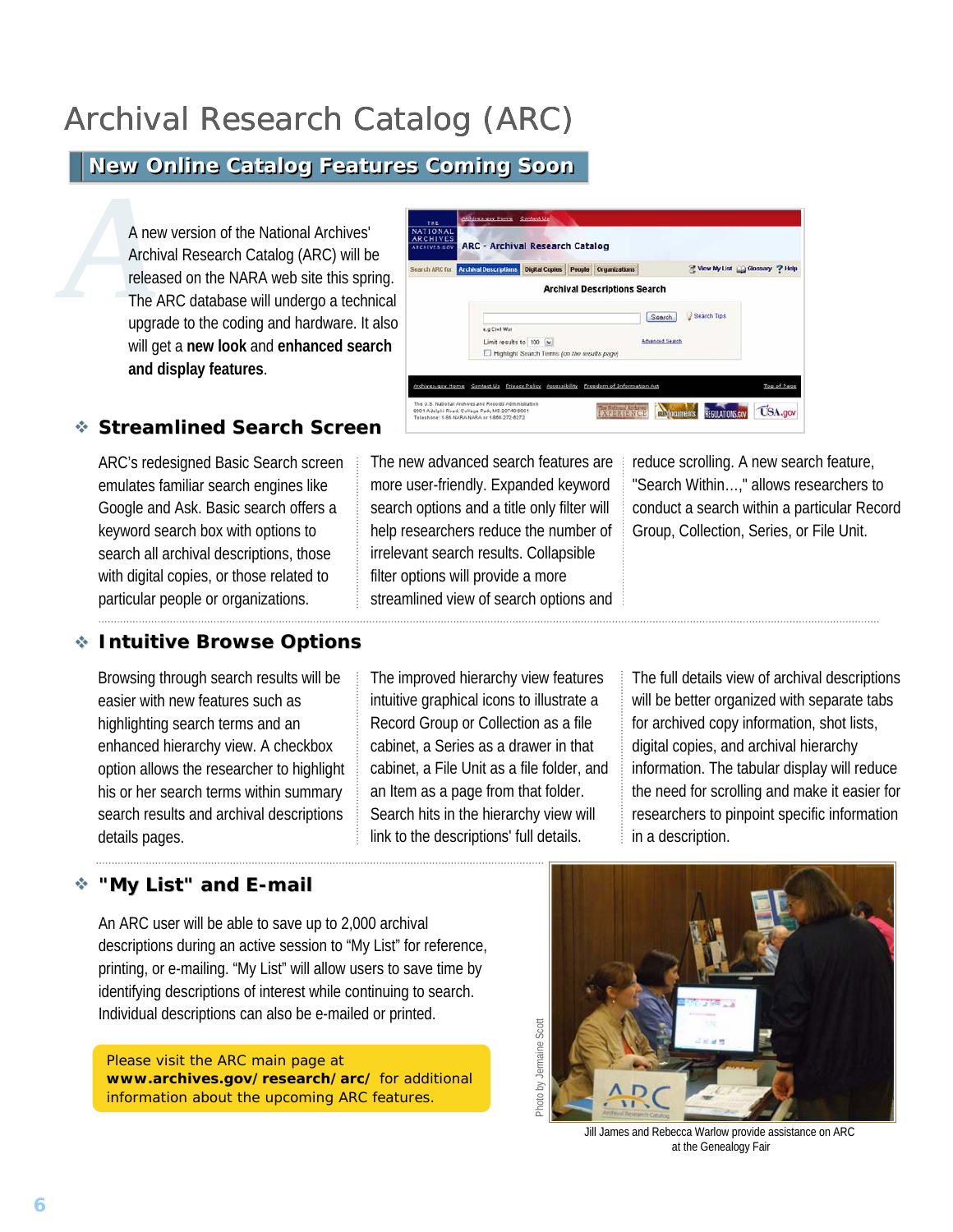

# Damani Davis



*Damani Davis is a reference archivist at NARA's Research Support Branch in Washingt Branch in Washington, DC. He is a graduate of Coppin State College in Baltimore, MD, and received his M.A. in American/African-*American history at the Ohio State University in Columbus, OH. *Damani is a native of Philadelphia, PA, and currently resides in Baltimore, MD.*

Mr. Davis is a subject matter expert on Black Migration records. His research has taken him into records of an 1880 Senate investigation into the migration as well as other Federal records on this topic. His research has shown him how disfranchised and oppressed African Americans living in the post-Reconstruction South attempted to achieve their version of the American dream by migrating to Kansas.

He has given talks on **Exodusters: the First Black Migration** at both NARA's 2006 African American Genealogy Symposium and at the 2008 National

Genealogical Society's 2008 conference in Kansas City. In addition, Damani will be speaking at the upcoming Federation of Genealogical Society's annual conference in Philadelphia in September. His article on the **Exodusters** will be published in next issue of NARA's magazine, *Prologue*.

Currently, his involvement in the archivists' training program takes him on rotational assignments to various offices within NARA. Within the past quarter, he has worked with NARA's records manager and has completed rotational assignments in the Still Pictures and Motion Pictures offices.

# Rebecca Sharp



*Rebecca K. Sharp, a genealogy archives specialist with the Research Support Branch (NWCC1), began her professional career at the National Archives in 2005. Rebecca answers passport application search requests as well as other t requests as well as other genealogical reference questions.* 

She conducts workshops, lectures, and writes articles about Federal records of genealogical interest.

Rebecca and her colleague, Katherine Vollen, provide passport application research lectures and workshops. She is the author of the *Prologue* article entitled "'[T]heir... Bedding is wet Their floors are damp': 'Pre Bureau' Records and Civil War African-American Genealogy." Rebecca's article, "An Introduction to Passport Application Research, 1906-1925," will appear in an upcoming issue of *Voyage: The Official Journal of the Titanic Internationa International Society l Society*.

Rebecca graduated summa cum laude with departmental honors in History from McDaniel College (established as Western Maryland College). She is a member of two academic honor societies, Phi Alpha Theta and Phi Beta Kappa.

Prior to joining the staff at the National Archives, she worked as a veterinary technician and as a retail sales associate where she gained valuable customer service experience. Rebecca's job as a research assistant to her former McDaniel College advisor and professor, Dr. Paul B. Miller, helped her to further develop her research and writing skills.

Photo by Jermaine Scott Photo by Jermaine Scott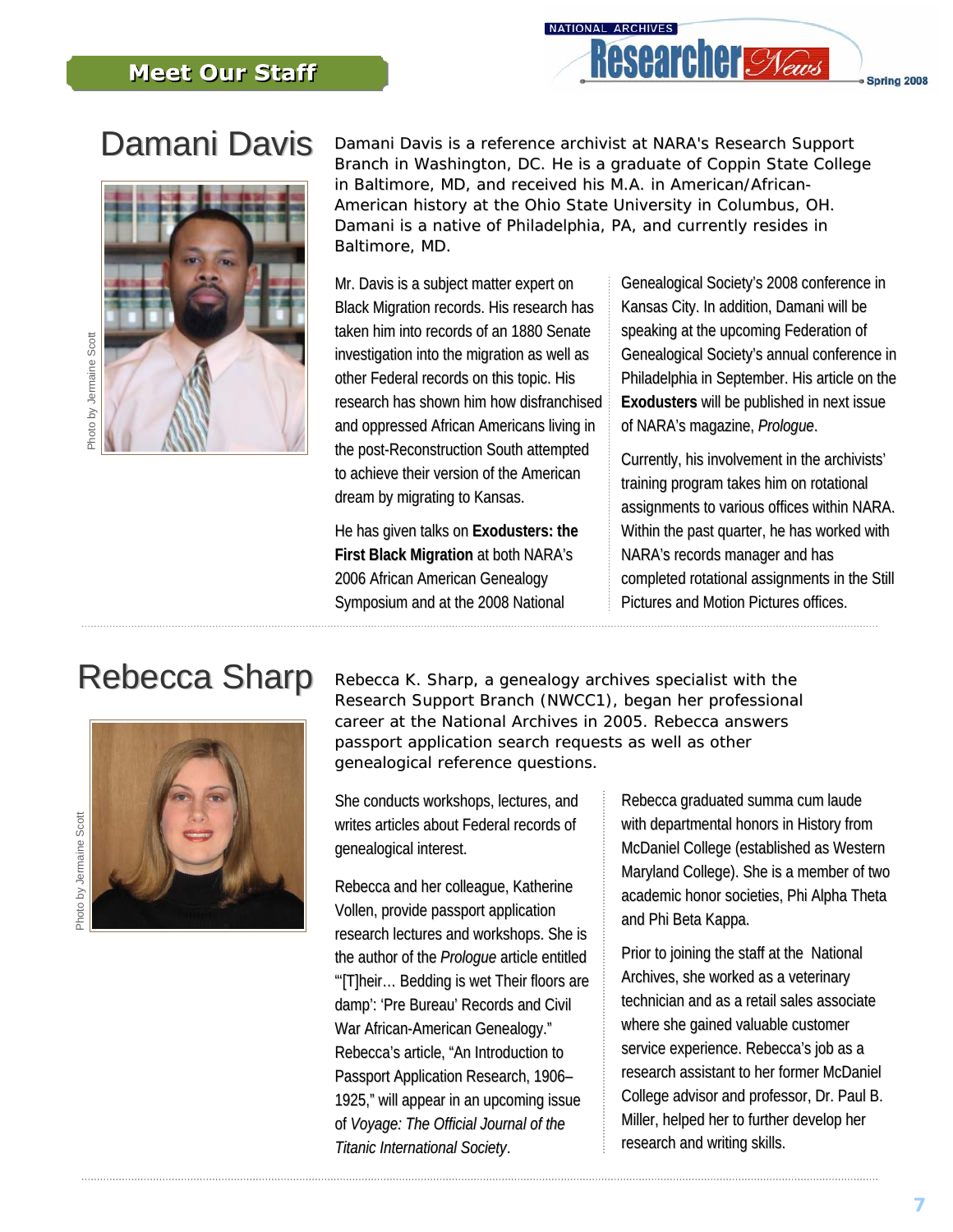# **Know Your Records!**

In the fall of 2004, the National Archives and Records Administration (NARA) introduced the **Know Your Records** program. The initial program offered weekly lectures and monthly genealogy workshops to staff, volunteers, and the public. Featured speakers described NARA's records; explained how and where to locate the records; and demonstrated how to use the records for research.

**Currel**<br>twice<br>the Na<br>Penns<br>and ol<br>(Archi Currently, each one-hour lecture is delivered twice within the same week-on Tuesdays at the National Archives Building at 700 Pennsylvania Avenue NW, Washington, DC, and on Thursdays, at the National Archives (Archives II), located at 8601 Adelphi Road, College Park, MD. Most of these sessions are videotaped and made available for interlibrary loan through NARA libraries and our regional facilities throughout the United States. Some, but not all, of the genealogy

programs are offered on Saturdays.

In addition to providing opportunities for staff, volunteers, and researchers to learn about NARA's records through lectures and genealogy programs, we offer and genealogy programs, we offer<br>symposia, the annual genealogy fair, quarterly editions of *Researcher News*, a quarterly editions of rly *Researcher News*, a genealogy tutorial, and the monthly *From*  genealogy tutorial, and the monthly nealogy tutorial, and the monthly *From the Records Book Group* discussions. For book group news, see page 11.

We publicize our offerings in NARA's *Calendar of Events* at *www.archives.gov/cal [www.archives.gov/calendar/](http://www.archives.gov/calendar/)* and on our web page at *www.archives.gov/dc [www.archives.gov/dc-metro/know-your-records/](http://www.archives.gov/dc-metro/know-your-records/) records/* See this quarter's schedule below.

# **JUNE EVENTS:**

### Lectures **118<sup>5</sup>**

**Tuesday, June 3, 2008**, 11 a.m.

**Room G-24, Research Center (Enter on Pennsylvania Avenue)**

**Revolutionary War Records at Footnote.com Beau Sharbrough, Vice** President of Content for Footnote.com, will discuss Revolutionary War records at *footnote.com*.

(This lecture will be repeated at the National Archives at College Park, MD, in Lecture Room B, on Thursday, June 5, **11 a.m.**)

**Tuesday, June 24, 2008**, 11:30 a.m.

**Room G-24, Research Center (Enter on Pennsylvania Avenue)**

**Heroes and Cowards: The Social Face of War.** Dora L. Costa and Dr. Robert Fogel will discuss the book *Heroes and Cowards: The Social Face of War*, written by Dora Costa and Matthew Kahn. They will discuss the paths taken to research this subject, using data from the Union Army pension records.

(One session only)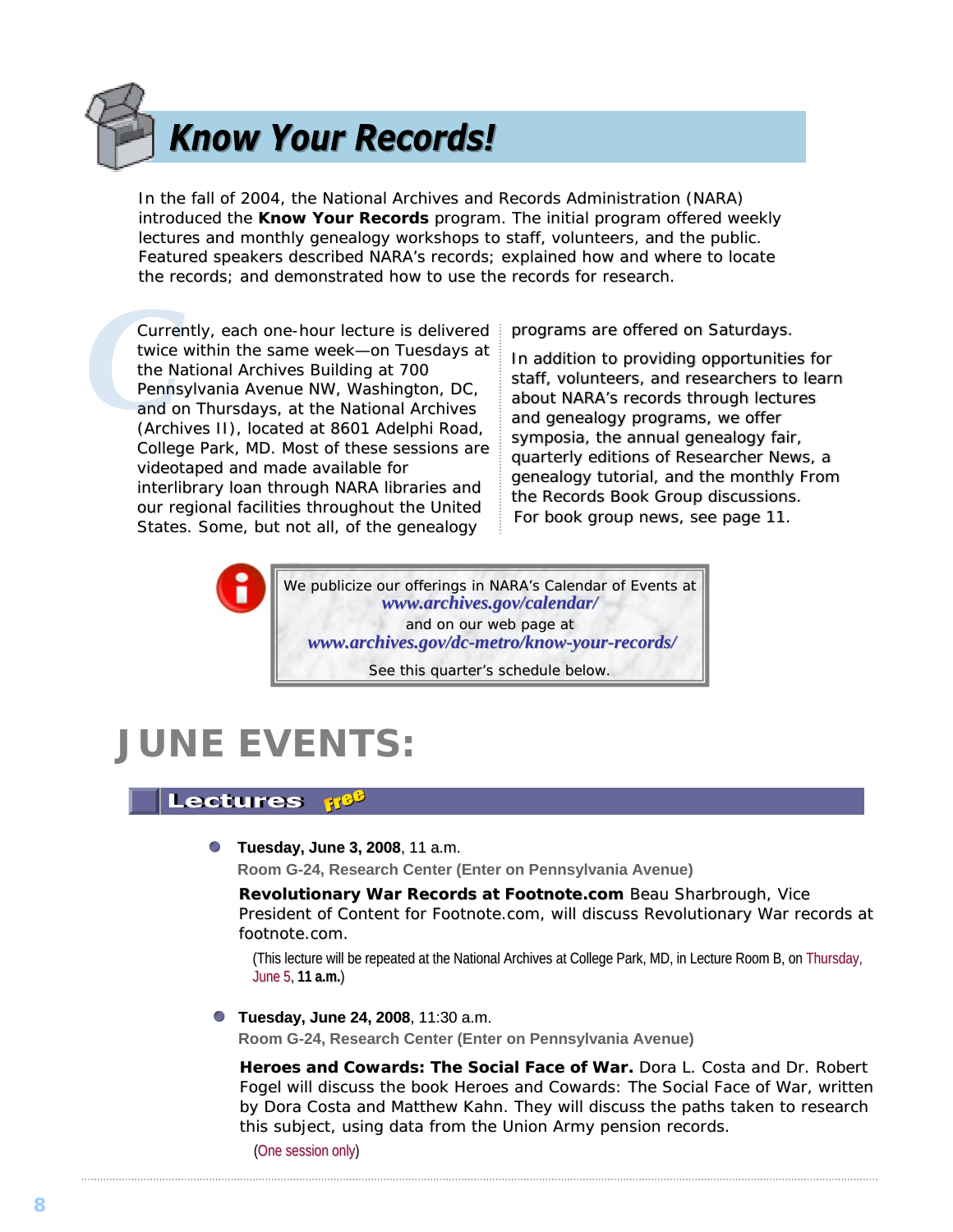

### **2008 Genealogy Fair**

## **National Archives Hosts Fourth Annual Genealogy Fair**



On April 23, 2008, the National Archives and Records Administration (NARA) held a day-long genealogy fair in the Research Center at the National Archives Building in Washington, DC. This year's fair focused on three themes: Basic Genealogy, World War I (WWI), and the New Deal. The program offered concurrent lectures on these three topics.





A record-breaking 450 people attended the fair, taking advantage of the many sessions, exhibits, demonstrations, expertise, and handouts offered. In addition to an introductory session on genealogy, lectures included information on records relating to the following topics:

- Access to Archival Databases (AAD);
- birth information in Federal records;
- $\cdot$  the Archival Research Catalog (ARC);
- land entry papers at NARA;
- marriage records in the Freedmen's Bureau files;
- civil war pension files;
- •WWI gold star mothers;
- $\cdot$  merchant seamen in WWI;
- passport applications;
- immigration and naturalization records of WWI:
- WWI draft registrations;
- Civilian Conservation Corps;
- Federal Emergency Relief Administration;
- •DNA testing;
- Works Progress Administration (WPA) State Guides;
- Virginia Slave Births Indexes; and
- publications of the WPA.





In addition to the NARA staff and volunteers who spoke on a variety of topics of interest to researchers, featured guest speakers included Dr. Thomas Shawker (National Institutes of Health), Leslie Anderson Morales (History/Special Collections in the Alexandria Library, Alexandria, VA), and Marian Smith (U.S. Citizenship and Immigration Services, Department of Homeland Security).

The Customer Services Division and the Center for the National Archives Experience partnered to host a special book lecture by author Raff Ellis, who discussed his book, *Kisses from a Distance: An Immigrant Family Experience*. He discussed his research as he chronicled a Lebanese immigrant experience based on a cache of more than 200 letters discovered after the death of his mother.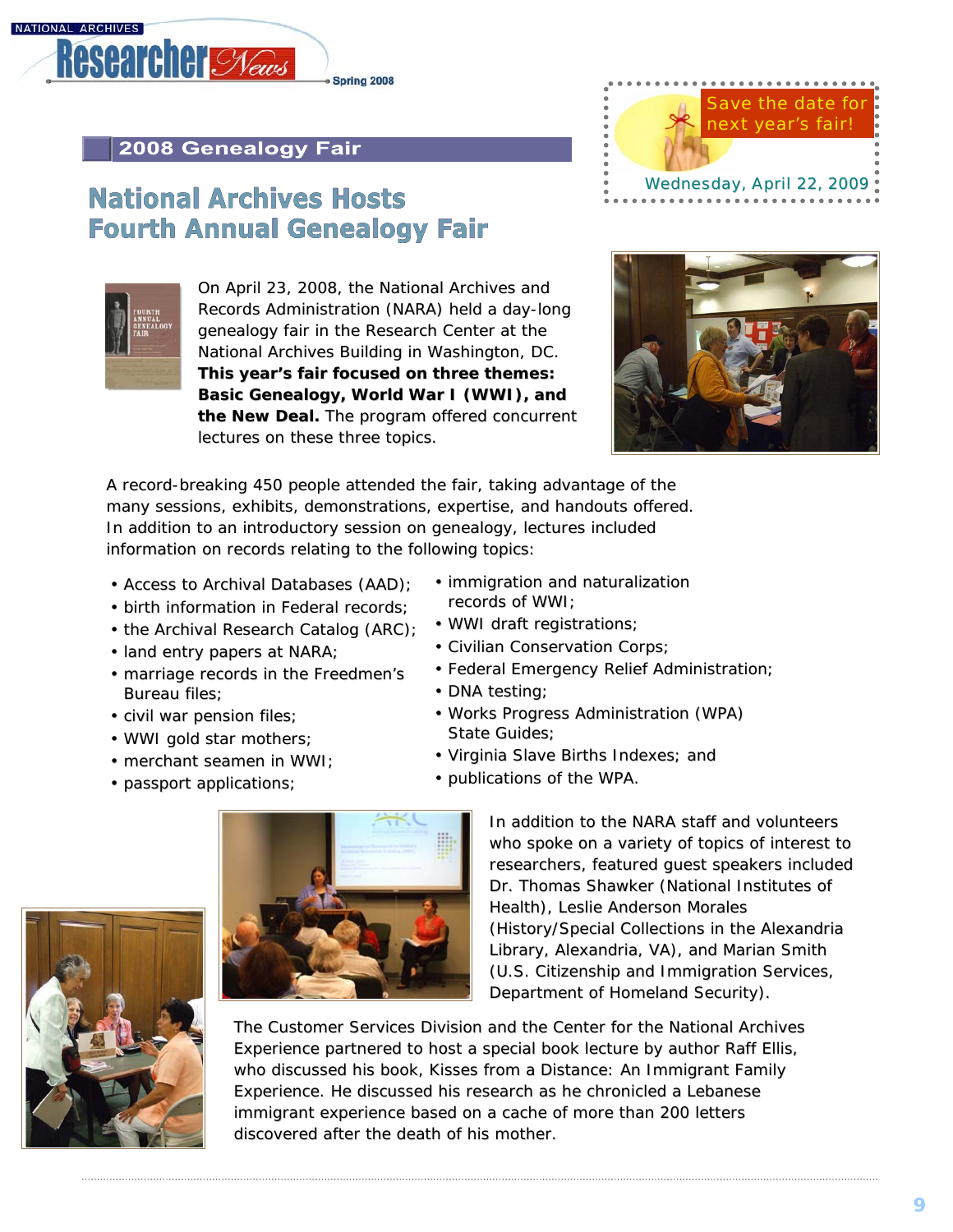

**FROM THE** 



Randall Fortson provides information on ALIC

### **ALIC has added the following volumes to its collections in both buildings:**

AI National Archives Building, Washington, DC (Archives I) **AII** National Archives at College Park, MD (Archives II)

- Banner, Stuart. How the Indians Lost Their Land: Law and Power on the Frontier. Cambridge, Mass.: Belknap Press of Harvard University Press, 2005. 344 p. E 98 L3 B36 2005 AI
- Batvinis, Raymond J. The Origins of FBI **Counterintelligence.** Lawrence: University Press of Kansas, c2007. xii, 332 p. HV 8144 F43 B48 2007
- **Browne-Marshall, Gloria J. The Constitution: Major Cases and Conflicts. Boston, Mass.: Pearson Custom** Publishing, c2006. xl, 425 p. KF 4550 B76 2006 AII
- **Burnstein, Daniel Eli. Next to Godliness: Confronting Dirt and Despair in Progressive Era New York City.** Urbana, Ill.: University of Illinois Press, c2006. x, 200 p. TD 819 N6 B87 2006
- **Dallek, Robert. Nixon and Kissinger: Partners in** Power. New York: HarperCollins Pub., c2007. xii, 740 p., [16] p. of plates. E 856 D35 2007 **AII**
- DeRosa, Christopher S. Political Indoctrination in the **U.S. Army from World War II to the Vietnam War.** Lincoln: University of Nebraska Press, c2006. xiv, 328 p. UA 25 D42 2006 AIL
- •Dunbar, William. Dunbar, William. **The Forgott Forgotten Expedition, 1804–** 1805: The Louisiana Purchase Journals of Dunbar and Hunter. Baton Rouge: Louisiana State University Press, c2006. xxxvi, 248 p. F 353 D86 2006 AI
- Engel, Jeffrey A. Cold War at 30,000 Feet: The Anglo-**American Fight for Aviation Supremacy. Cambridge,** Mass.: Harvard University Press, 2007. xi, 351 p., [8] p. of plates. E 183.8 G7 E49 2007
- Fry, Joseph A. Debating Vietnam: Fulbright, Stennis, **and their Senate Hearings. Lanham: Rowman &** Littlefield, c2006. xi, 199 p. DS 558 F79 2006 AII
- Graham, Thomas. Spy Satellites and other Intelligence Technologies that Changed History. Seattle: University of Washington Press, c2007. xvi, 171 p. JZ 5665 G73 2007 **AII**
- $\cdot$  Hall, Richard. Women on the Civil War Battlefront. Lawrence: University Press of Kansas, c2006. x, 397 p. E 628 H35 2006
- Hamilton, Daniel W. The Limits of Sovereignty: **Property Confiscation in the Union and the Confederacy During the Civil War. Chicago: University** of Chicago Press, 2007. 231 p. KF 7221 H36 2007
- Hess, Earl J. Field Armies and Fortifications in the **Civil War: The Eastern Campaigns, 1861–1864.**Chapel Hill: University of North Carolina Press, c2005. xix, 428 p. E 470.2 H47 2005 AT
- Holton, Woody. Unruly Americans and the Origins of the Constitution. New York: Hill and Wang, 2007. xi, 370 p. KF 4541 H58 2007
- Jacobs, Seth. Cold War Mandarin: Ngo Dinh Diem and **the Origins of America's War in Vietnam, 1950–1963.** Lanham, Md.: Rowman & Littlefield Publishers, c2006. xi, 207 p. DS 556.9 J34 2006 **AII**
- LaFeber, Walter. The Deadly Bet: LBJ, Vietnam, and the 1968 Election. Lanham, Md.: Rowman & Littlefield Publishers, c2005. x, 217 p. E 851 L33 2005 **AII**
- Langston, Thomas S. The Cold War Presidency: A **Documentary History.** Washington, D.C.: CQ Press, c2007. xxi, 596 p. E 176.1 L265 2007 AI
- Latimer, Jon. 1812: War With America. Cambridge, Mass.: Belknap Press of Harvard University Press, 2007. xiv, 637 p. E 354 L36 2007
- Lowry, Thomas P. Confederate Heroines: 120 **Southern Women Convicted by Union Military** Justice. Baton Rouge: Louisiana State University Press, c2006. xvii, 212 p. E 628 L69 2006 AI
- **Majd, Mohammad Gholi. Oil and the Killing of the American Consul in Tehran.** Lanham, MD: University Press of America, c2006. 350 p. HD 9576 162 M27 2006 AIL
- **Monahan, Evelyn. And If I Perish: Frontline U.S. Army Nurses in World War II. New York: Knopf, 2003. x, 514** p. D 807 U6 M66 2003
- **Owens, Robert M. Mr. Jefferson's Hammer: William Henry Harrison and the Origins of American Indian** Policy. Norman: University of Oklahoma Press, c2007. xxx, 311 p. E 392 O94 2007 AT
- Pacalo, Patrick J. Cold Warfare: A Compact History. Baltimore: PublishAmerica, c2004. 279 p. D 843 P23 2004x **AII**
- Prados, John. Safe For Democracy: The Secret Wars **of the CIA.** Chicago: Ivan R. Dee, 2006. xxxv, 696 p. JK 468 I6 P715 2006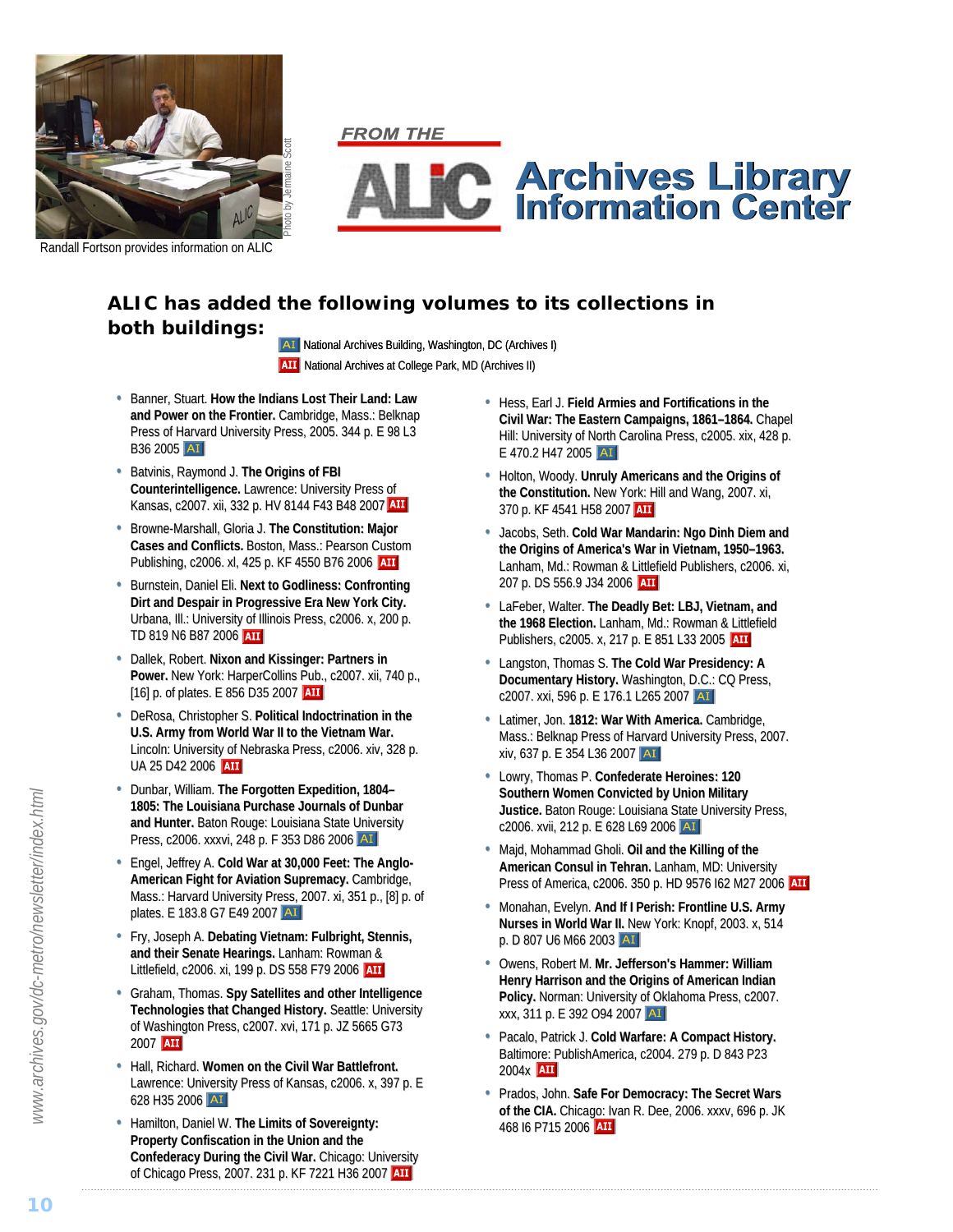

- **FROM THE**
- 
- Stone, Geoffrey R. Top Secret: When Our Government Keeps **Us in the Dark.** Lanham, Md.: Rowman & Littlefield Publishers, c2007. xvi, 139 p. KF 5753 S76 2007
- Weiner, Tim. Legacy of Ashes: The History of the CIA. New York: Doubleday, c2007. 702 p., [8] p. of plates. JK 468 I6 W44 2007 **AII**
- Wheeler, James Scott. The Big Red One: America's Legendary **1st Infantry Division from World War I to Desert Storm.** Lawrence, Kan.: University Press of Kansas, c2007. xiv, 594 p. UA 27.5 1st W485 2007
- Wright, Lawrence. The Looming Tower: Al-Qaeda and the Road to 9/11. New York: Knopf, 2006. 469 p., [16] p. of plates. HV 6432.7 W75 2006 **AII**
- Xia, Yafeng. Negotiating with the Enemy: U.S.-China Talks During the Cold War, 1949–1972. Bloomington: Indiana University Press, c2006. xv, 326 p. E 183.8 C5 X53 2006 I AT
- Yaqub, Salim. Containing Arab Nationalism: The Eisenhower **Doctrine and the Middle East.** Chapel Hill: University of North Carolina Press, c2004. x, 377 p. DS 63.2 U5 Y37 2004 AII
- Yu, Maochun. The Dragon's War: Allied Operations and the Fate of China, 1937–1947. Annapolis, Md.: Naval Institute Press, c2006. x, 242 p. DS 777.532 Y8 2006
- Zumbro, Derek S. Battle for the Ruhr: The German Army's Final Defeat in the West. Lawrence: University Press of Kansas, 2006. viii, 447 p. D 756.5 R8 Z97 2006 AII

*These volumes are available for viewing on the new acquisitions shelf at the appropriate location. For more information on these or other titles in ALIC's collections, please see the online catalog atine catalog at [www.archives.gov/research/alic/tools/online-public-access-catalog.html.](http://www.archives.gov/research/alic/tools/online-public-access-catalog.html)*

The *Know Your Records Program* launched its book group in September 2006.

# **From The Records Book Group**

In order to provide an introduction to the topic of the month's book, we will be holding a lecture or film at 11 a.m. before the **book group discussion, which begins at noon.**

### **Former Peace Corps Employees Reunite**

On April 15, 2008, 20 former Peace Corps employees came together for a lively panel discussion on their experiences while serving in the Peace Corps. In conjunction with their discussion, Joe Byrnes (NWM) moderated the Book Group's April selection, *All You Need is Love*.





Peace Corps panel